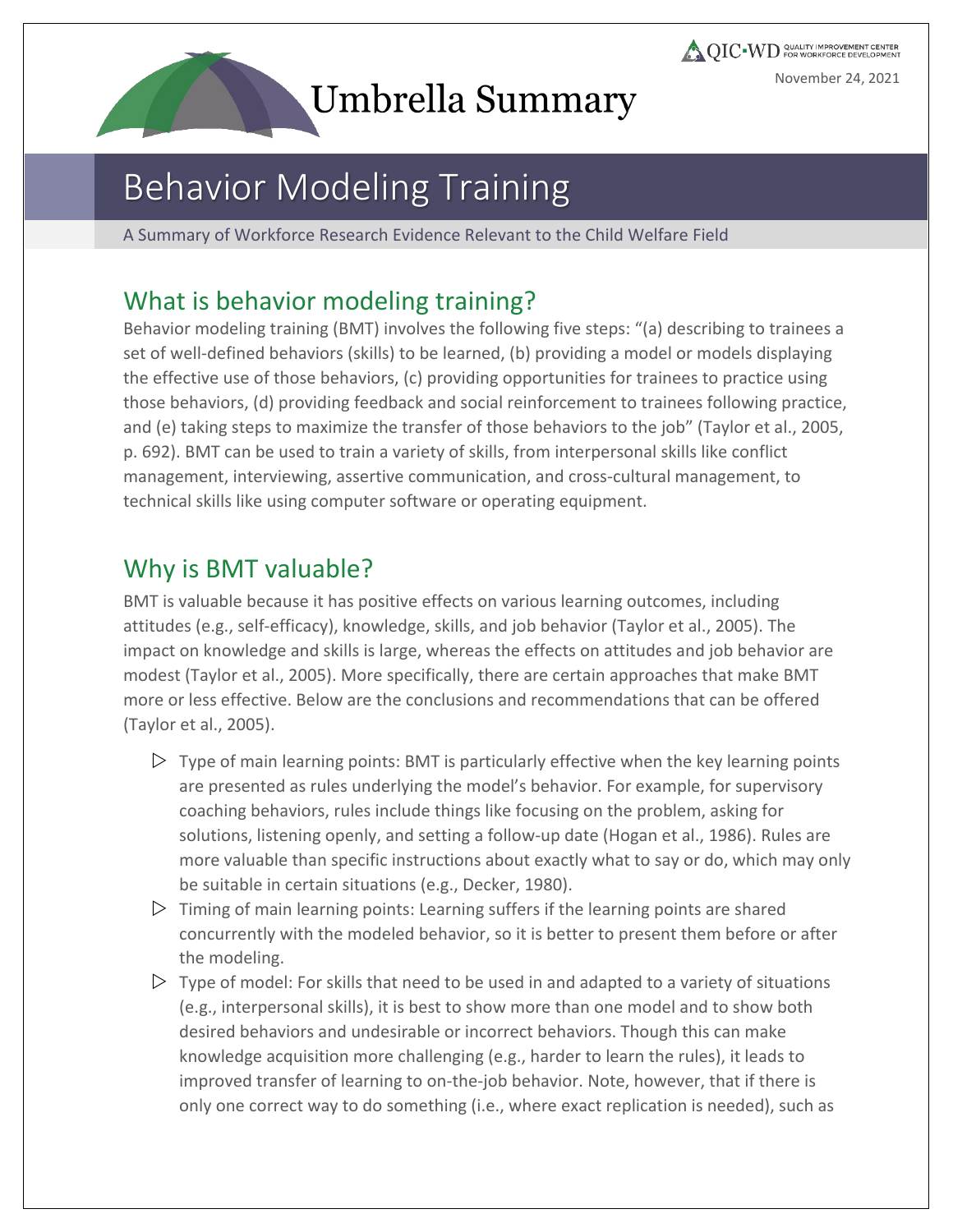in some types of technical training, then only the exact desired behavior should be modeled.

- $\triangleright$  Preparation for practice: Skill improvements are greater when trainees prepare for their practice demonstration by visualizing themselves performing the behavior.
- $\triangleright$  Type of practice scenarios: When learners are familiar with the job and the situations that might arise, training transfer is improved when trainees generate the practice scenarios than when trainers develop them.
- $\triangleright$  Transfer planning: When learners are instructed to develop specific goals around onthe-job behavior, transfer is improved.
- $\triangleright$  Behavior consequences: When learners are reinforced or sanctioned for employing or not employing the skills learned in training (such as through performance appraisal), transfer is improved.
- $\triangleright$  Supervisor involvement: When learners' supervisors also receive the training, transfer is improved.

#### QIC-WD Takeaways

- ► BMT has large, positive effects on knowledge acquisition and skill development.
- ► BMT has modest effects on attitudes and job behaviors.
- ▶ A number of factors make BMT more or less effective, including how and when key learning points are communicated, types of behaviors modeled, how learners prepare for practice, types of practice scenarios, whether trainees set goals to apply what they learned and are reinforced for doing so, and whether learners' supervisors are also trained.

#### References

Decker, P. J. (1980). Effects of symbolic coding and rehearsal in behavior-modeling training. *Journal of Applied Psychology, 65*, 627–634.

Hogan, P. M., Hakel, M. D., & Decker, P. J. (1986). Effects of trainee-generated versus trainerprovided rule codes on generalization in behavior-modeling training*. Journal of Applied Psychology, 71*, 469–473.

Taylor, P. J., Russ-Eft, D. F., & Chan, D. W. L. (2005). A meta-analytic review of behavior modeling training*. Journal of Applied Psychology, 90,* 692–709.